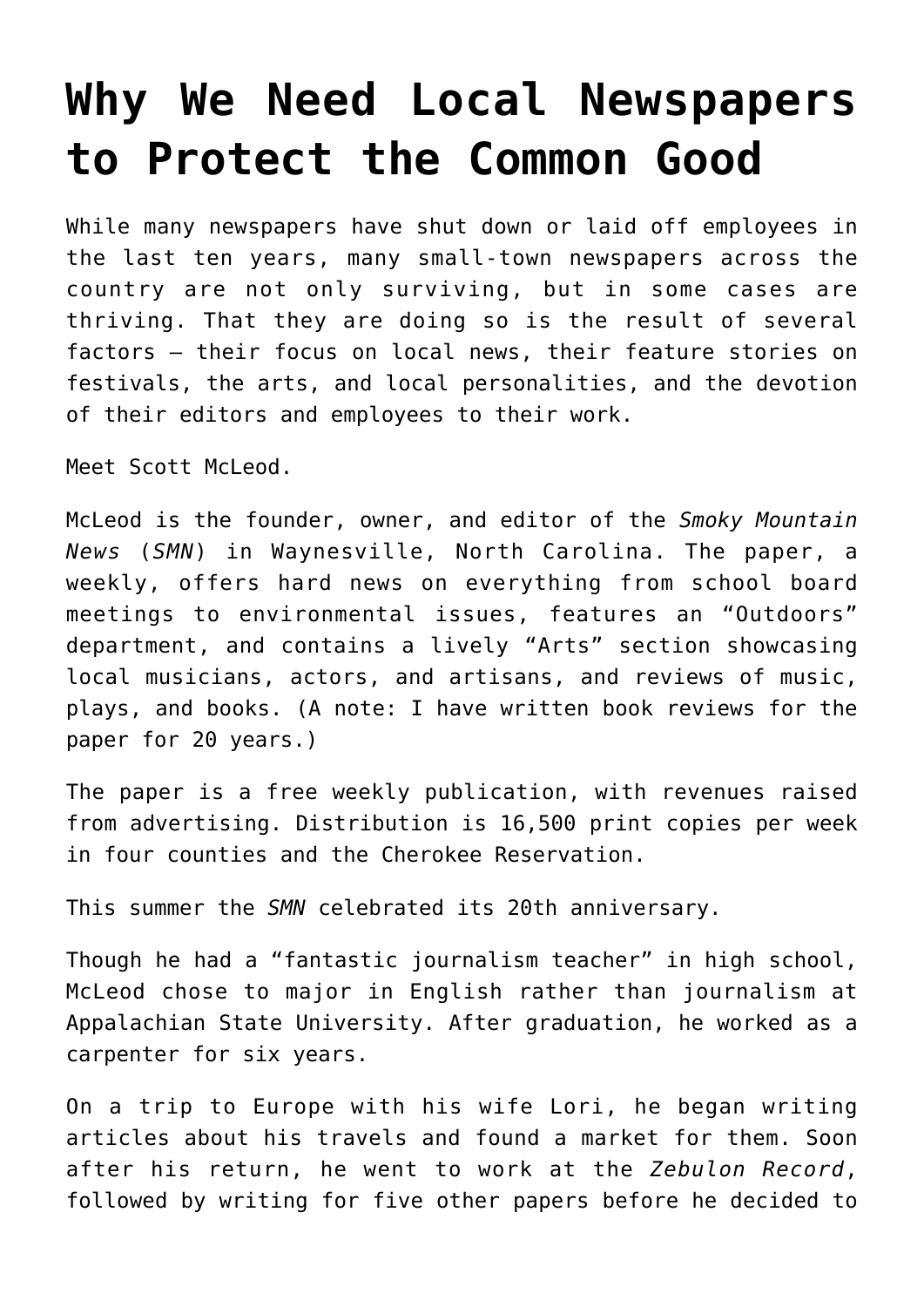found the Smoky Mountain News.

"I wanted to stay in Western North Carolina and create a paper that was successful," he said. "I thought I could do that."

McLeod believes such papers provide several general goods, among which are bringing communities together, keeping people informed, and acting as a watchdog over local government and businesses.

We find such stories in the January 15, 2020 edition of the *SMN*. For instance, we can read about a missing teenage runaway, a champion snowboarder, and a battle over putting flowers and decorative memorabilia on graves in the Green Hill public cemetery, where my wife lies buried, and where someday I will lie beside her.

"In communities that have lost their local papers, studies have shown the cost of government goes up," McLeod says.

McLeod acknowledges there are difficulties in being a smalltown reporter. He tells his new reporters, "Your goal is not to be liked by your sources. Your goal is to be respected."

"It's when you write something about someone you know and put them in a bad light. DWI, or some statement they wish they could take back," McLeod added. "We have to cover it and be honest about it. You're going to write that story, and the next time you see that person will be the most uncomfortable moment. You have to say something. What are you going to say?"

He pauses, then adds, "And it's not usually a bad person, just someone who made a mistake."

One example was a tale about the CEO of the local hospital. After the *SMN* ran a story about doctors critical of the hospital's policies, that CEO cut all of the hospital's advertisements with the paper and demanded that *SMN* distribution boxes be removed from hospital grounds.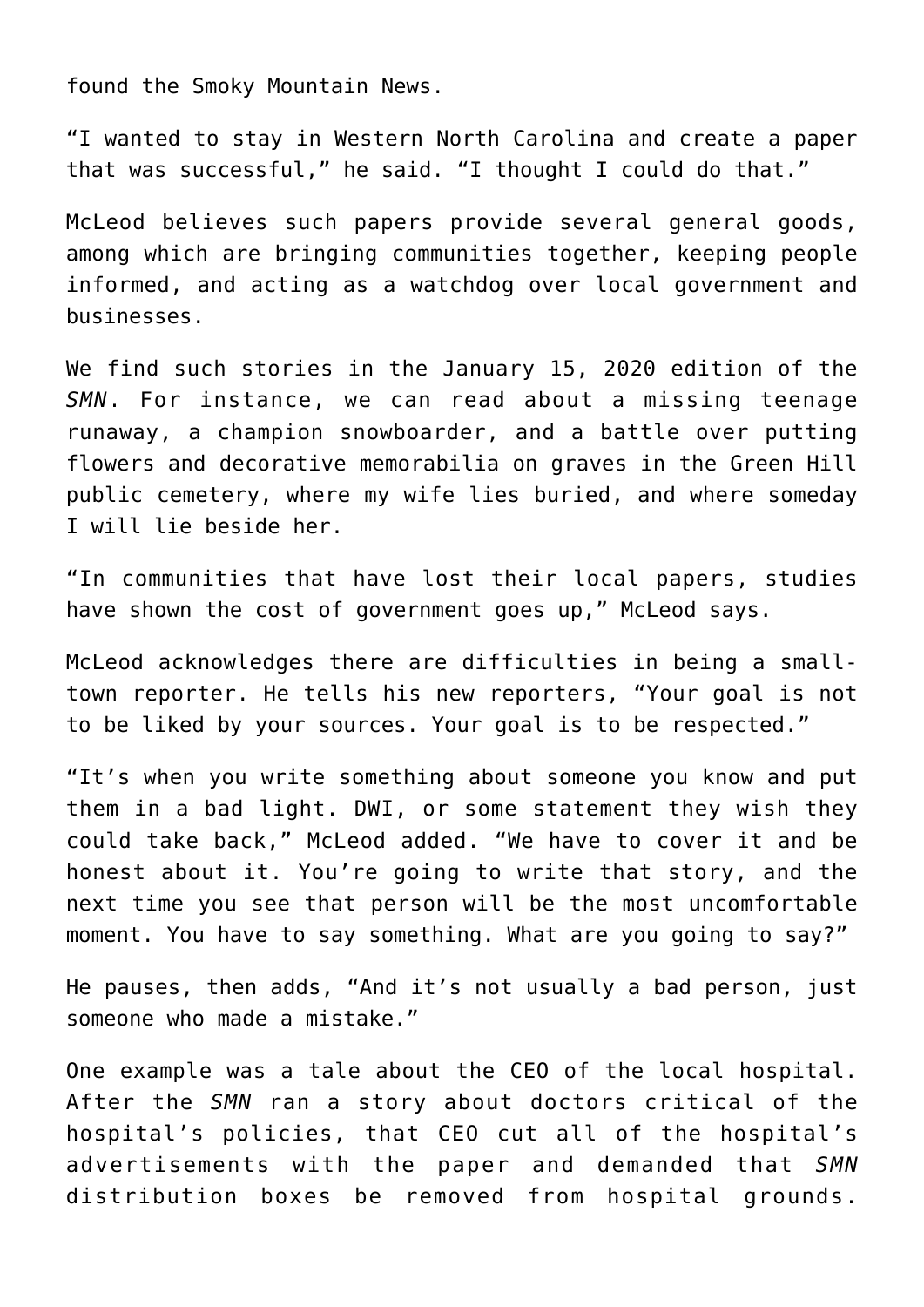Eventually he left, and the paper was allowed back into the hospital.

McLeod is proud of the way the paper has helped improve the local area, pushing for a second recreational center, addressing various road issues, and backing the Save the Mountains program.

At the end of our conversation, McLeod mentioned that the "business was changing really fast" and that in the case of the *SMN*, "advertising revenues were down."

Whether the country can survive without *The New York Times* or *The Washington Post* I will leave for others to debate. But communities are the losers when local newspapers go down the tubes.

Penny Abernathy's research for of the University of North Carolina-Chapel Hill has identified ever expanding parts of America that are now "[News Deserts](http://hussman.unc.edu/directory/faculty/penny-abernathy)" because of the death of local papers. At the Brookings Institution, Clara Henrickson in "[Local journalism in crisis](https://www.brookings.edu/research/local-journalism-in-crisis-why-america-must-revive-its-local-newsrooms/)" backs up McLeod's advocacy for local news outlets and offers some suggestions for how these papers might make a comeback, including recommendations such as making newspaper subscriptions tax-deductible.

To keep our communities strong and informed, we need papers like the Smoky Mountain News. They'll only stay in business if we support them through subscriptions and advertising.

Let's make that investment.

*Dear Readers,*

—

*Big Tech is suppressing our reach, refusing to let us advertise and squelching our ability to serve up a steady diet of truth and ideas. Help us fight back by [becoming a](https://www.chroniclesmagazine.org/subscribe/)*